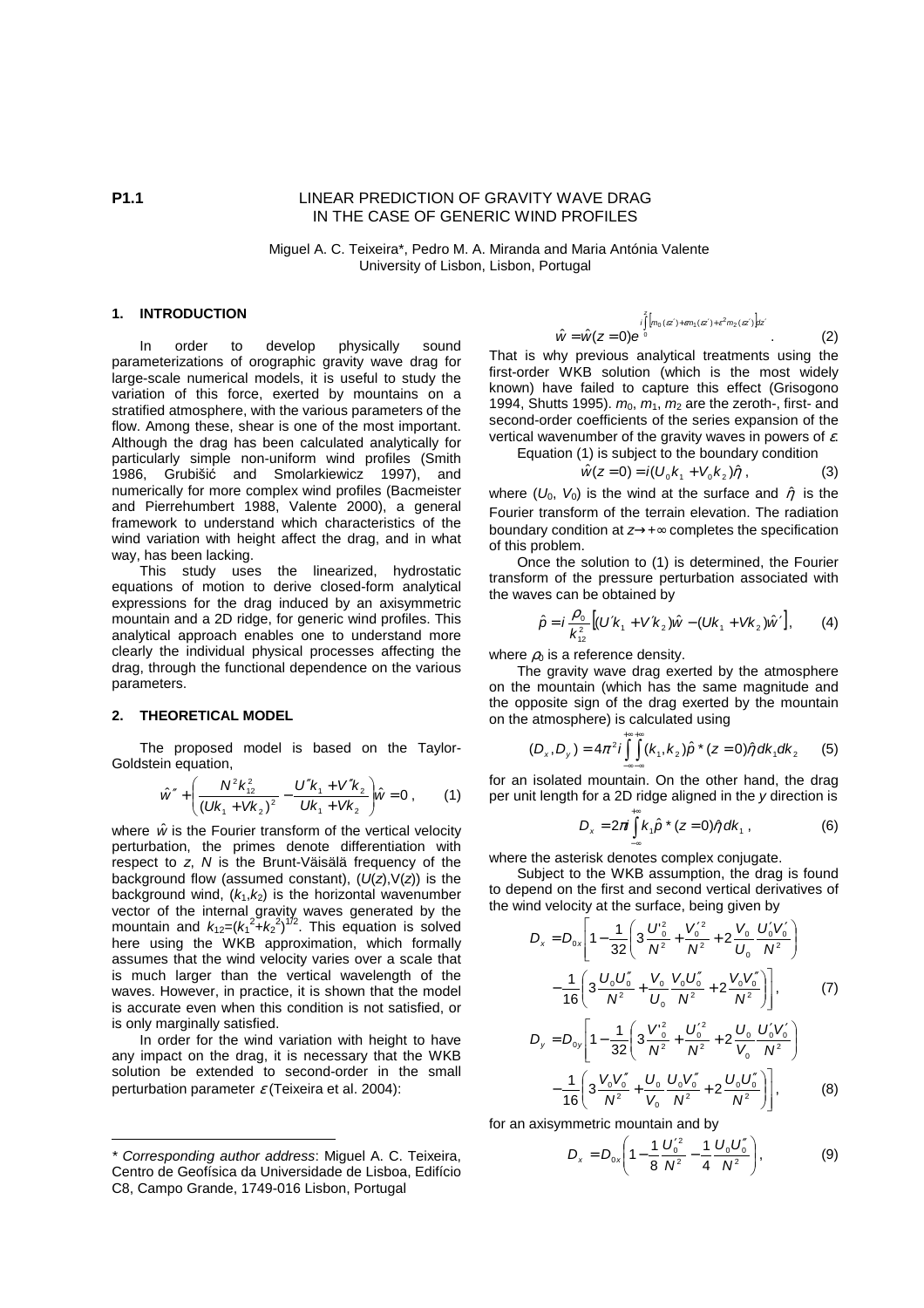$$
D_{y}=0\,,\tag{10}
$$

for a 2D ridge, where (  $U_{\scriptscriptstyle 0}'$  ,  $V_{\scriptscriptstyle 0}'$  ) and (  $U_{\scriptscriptstyle 0}''$  ,  $V_{\scriptscriptstyle 0}''$  ) are the first and second derivatives of the background wind at the surface. (  $D_{0x}$  ,  $D_{0y}$  ) denotes the gravity wave drag in the absence of any shear (i.e. for a constant wind).

## **3. RESULTS**

 As shown by (7)-(10), the drag normalized by its value in the absence of shear only depends on the characteristics of the flow at the surface, and is independent of the detailed shape of the orography, as long as this is axisymmetric or 2D. This is an important property, which is only valid for hydrostatic flow.

 In order to test these drag expressions, 3 different flows are considered next, all of them with constant Richardson number  $(Ri)$ . In all the cases addressed,  $(7)$ -(10) simplify considerably, so that the correction to the drag due to the vertical wind variation is expressed in terms of Ri. The resulting expressions are compared next with results from simulations of a mesoscale nonhydrostatic numerical model (NH3D - see Miranda and James 1992), for approximately linear and hydrostatic conditions.

#### **3.1. Linearly decreasing wind – axisymmetric mountain**

Consider a wind profile of the form

$$
U = U_0 - \alpha z ,
$$
  
\n
$$
V = U_0 ,
$$
\n(11)

where  $\alpha$  and  $U_0$  are constants. In this case, (7)-(8) reduce to

$$
D_x = D_{0x} \left( 1 - \frac{3}{32Ri} \right),
$$
  

$$
D_y = D_{0y} \left( 1 - \frac{1}{32Ri} \right),
$$
 (12)

where  $R = \mu^2/\alpha^2$ . The two drag components therefore decrease as Ri becomes smaller, but the x component decreases faster.



Figure 1. Normalized drag as a function of  $Ri^1$  for the flow (11). Lines: eq. (12), symbols: NH3D.



Figure 2. Normalized pressure perturbation at  $R = 0.5$  for the flow (11). Solid lines: positive values, dashed lines: negative values. (a) present model, (b) NH3D.

The drag is also not aligned with the surface wind. Fig. 1 shows a comparison between the drag given by (12) and by the NH3D numerical model. The agreement is quite good, except for very small  $Ri$ , as would be expected in a WKB model.

 Cross-sections of the pressure perturbation at the surface for a bell-shaped mountain are shown in fig. 2 (a is the width of the mountain and  $\hat{h}$  is its dimensionless height). Relative to the pressure perturbation in a flow with constant wind (Smith 1980), the pressure dipole is weaker, more asymmetric and with the maximum displaced towards the mountain peak (cf. Grubišić and Smolarkiewicz 1997). These features explain the lower drag in fig. 1, and are responsible for its misalignment with the surface wind. In fig. 2, the agreement of the present analytical model with the NH3D model is remarkable.

### **3.2 Wind that turns with height – axisymmetric mountain**

For a wind profile of the form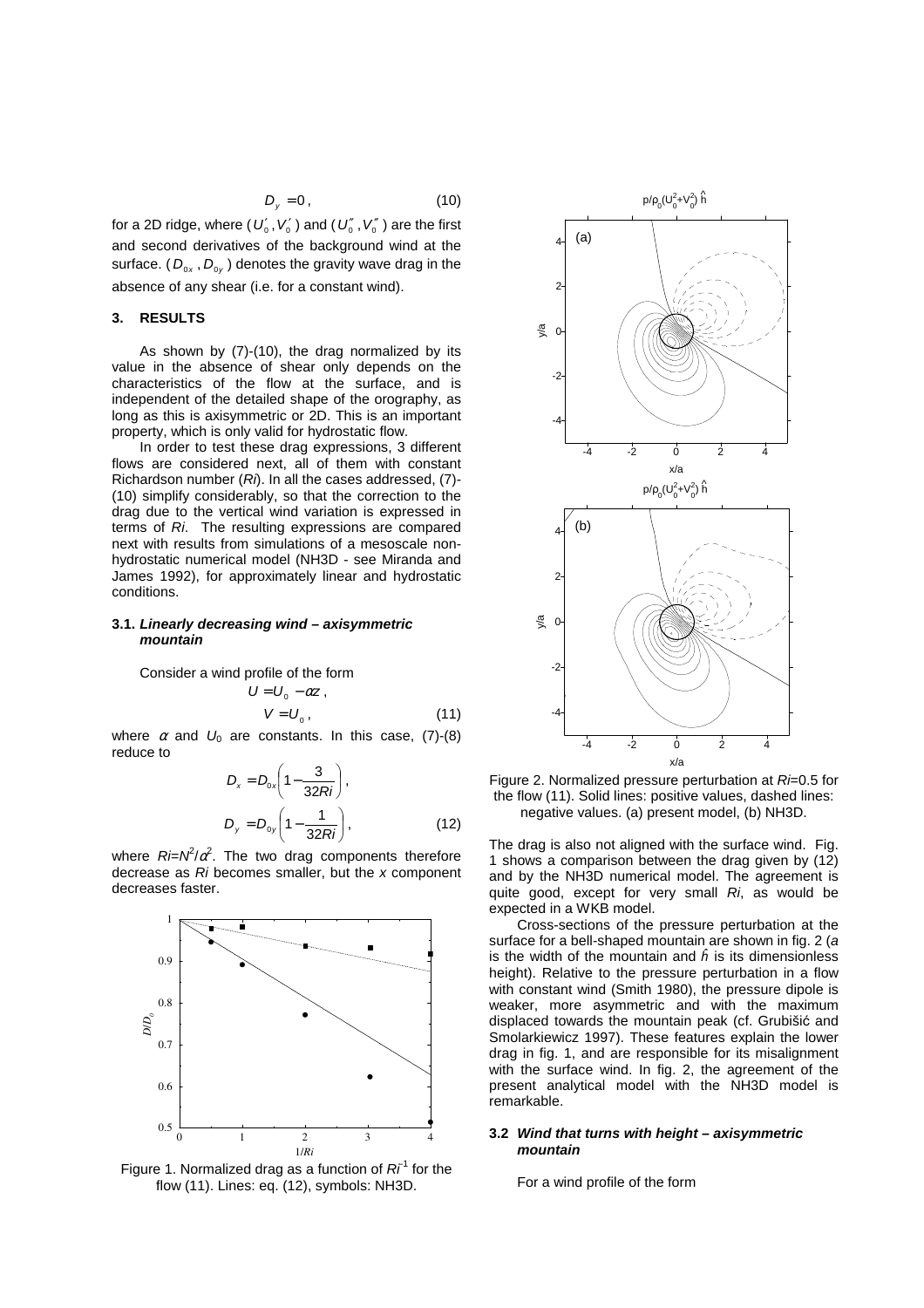$$
U = U_0 \cos(\beta z),
$$
  
\n
$$
V = U_0 \sin(\beta z),
$$
\n(13)

where  $\beta$  is a constant, (7)-(8) reduce to

$$
D_x = D_{0x} \left( 1 + \frac{5}{32Ri} \right),
$$
  

$$
D_y = 0,
$$
 (14)

where  $R = \frac{\hat{N} - N^2}{U_0 \beta}$ . So, although the wind changes direction with height, the drag is predicted to have the direction of the surface wind (unlike the previous case). More importantly, the drag increases as Ri decreases.



Figure 3. Normalized drag along x as a function of  $Ri^1$ for the flow (13). Solid line: eq. (14), symbols: NH3D (from Valente 2000).

This surprising result is in agreement with the numerical simulations of Valente (2000) (fig. 3), where the NH3D model was used. The reason for this behavior is explained by fig. 4, which displays the pressure perturbation at the surface. This perturbation is stronger than in the constant wind case (Smith 1980), and the maxima and minima are displaced to the right of the surface wind, yielding no y drag component. This structure is in worse agreement with the numerical simulations than the previous case, which suggest that the y drag component may not be zero.





Figure 4. Normalized pressure perturbation at  $R = 0.5$  for the flow (13). Contours as in fig. 2. (a) analytical model, (b) NH3D.

Nevertheless the main features of the flow are reproduced with some accuracy.

#### **3.3. Linearly decreasing wind – 2D ridge**

 The previous results have been for an axisymmetric mountain. Now consider a linear wind profile over a 2D ridge:

$$
U = U_0 - \alpha z \,. \tag{15}
$$

The drag (9)-(10) reduces in that case to

$$
D_x = D_{0x} \left(1 - \frac{1}{8Ri}\right),\tag{16}
$$

where the definition of  $Ri$  is the same as in section 3.1. Equation (16) is asymptotically equal in the limit of large Ri to the corresponding result of Smith (1986) (his eq. (3.17)). The drag decreases as Ri decreases, as for an axisymmetric mountain, but the corresponding correction to  $D_{0x}$  is larger than that in (12) by a factor of 4/3, due to the absence of dispersion of the gravity waves.



Figure 5. Normalized drag as a function of  $Ri^1$  for the flow (15). Solid line: eq. (16), dashed line: Smith (1986), symbols: NH3D.